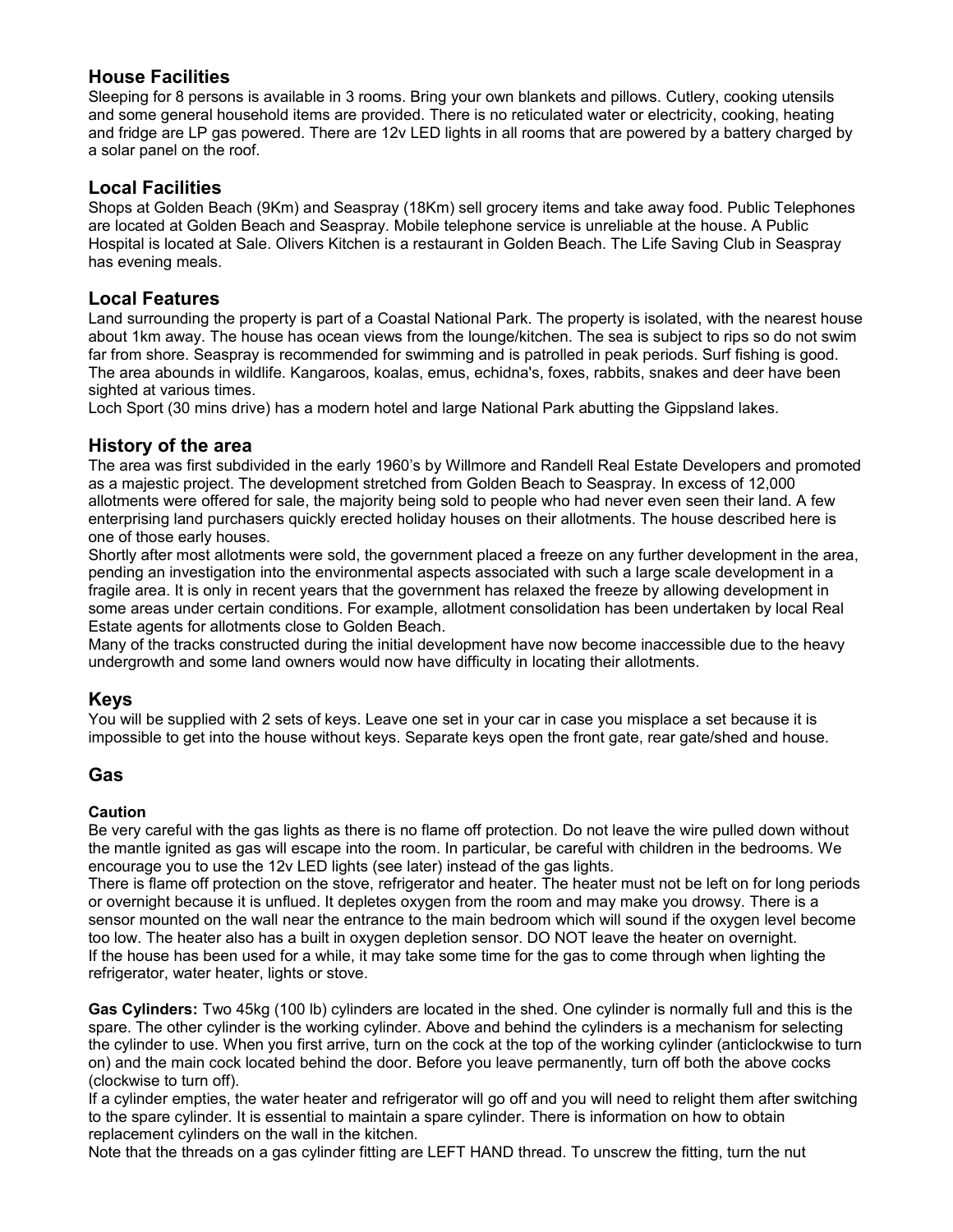clockwise. To screw the fitting in, turn the nut anticlockwise.

To replace a cylinder, you will need to unlock the padlock, remove the security wire and disconnect both cylinders. Lift up the cage to remove a cylinder. Key is on the house key ring.

**Water Heater:** The water heater is located in the bathroom. To light the heater, follow the instructions stuck on the wall beside the heater.

**Room Heater:** Do not use the heater for long periods as it depletes oxygen from the room and may make you very drowsy. In particular, do not leave on overnight.

**Stove:** To light gas burner, turn knob then PUSH KNOB DOWN and light with match. Keep knob pushed down for about 5 seconds after burner is lit. Grill is located in the oven. When using the Grill, pull out the heat shield at the top of the oven and leave door open.

**Gas Lights:** Lights are activated by pulling down the wire protruding below the light (some knobs at the end of the wires are missing). This allows gas onto the mantle which you ignite with a match. Do not touch the mantles as they are very fragile. If you require new mantles, they can be purchased at the local shops. Do not leave the wire pulled down without the mantle ignited as gas will escape into the room. To turn off the lights, push the wire upwards. We recommend that you use the 12v LED lights.

### **Refrigerator:**



## **To light the refrigerator:**

- 1. Open the flap at the bottom back of the refrigerator.
- 2. Push the plastic under the red button up (above 1 in picture above) and at the same time light the gas burner (above 2 in picture above) using a match. If the house has not been used for some time, it will take a while for the gas to come through to the refrigerator so the gas burner may not light instantly.
- 3. After the burner lights, continue to hold the red button up for about 10 -15 seconds and then release it.
- 4. If gas goes out repeat steps 2 & 3.

### **To turn off the refrigerator**

Either blow out the gas flame or turn off the gas at the cylinder or main cock.

## **Water**

Rain water is collected from the roof and stored in 6 large tanks under the house. To obtain water pressure, water must be pumped into a header tank located on the roof. There is a level gauge on the side of the header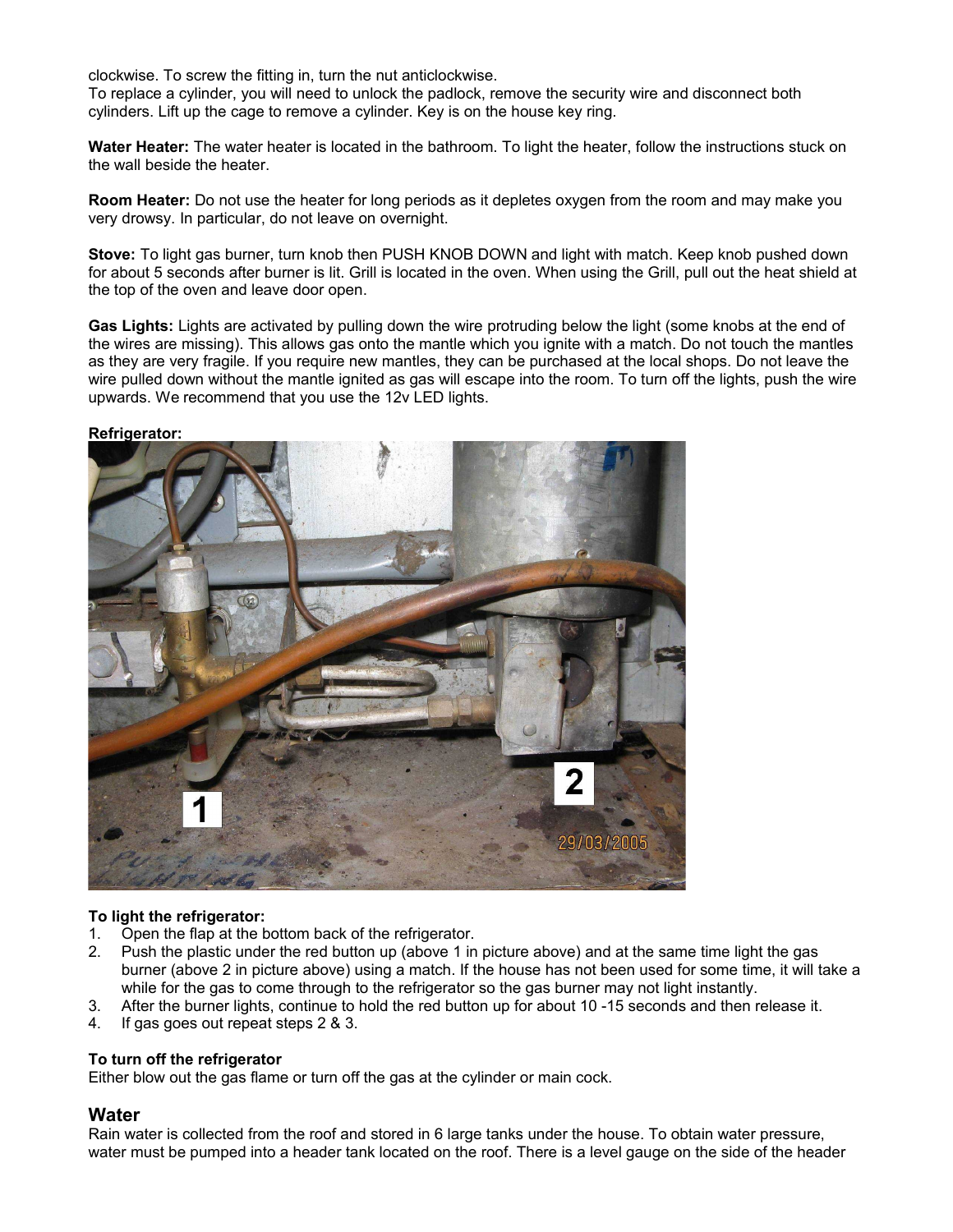tank which can be seen from the front (ocean) of the house. There is also a level gauge on the tanks under the house.

You can pump water using the hand pump in the bathroom or the 12v electric pump. The electric pump is hidden behind the bathroom wall. See diagram below.



### **To use the hand pump**

- 1. Turn off valves B & C (clockwise).
- 2. Turn on valve A (anticlockwise).
- 3. When finished pumping turn A off.

#### **To use the electric pump**

- 1. Make sure valve A is off (clockwise).
- 2. Turn B & C on (anticlockwise)
- 3. Plug the cord from the pump into the 12v outlet on the solar panel battery charger system. Note there is an on/off switch on the pump cord.
- 4. When finished pumping, unplug pump cord and turn B & C off (clockwise).
- 5. If header tank water is low, it can take up to 1 hour to fill with the electric pump. When full, an overflow pipe will spill water onto the roof near the shed.

## **12v Lights**

There are 12v lights mounted on the ceiling in all rooms. Power is supplied to the lights via a solar panel battery charger system that has a 12v cigarette lighter socket. The battery and charger are mounted on the wall in the bathroom. The battery is used to supply power for the lights and pump.

How long the battery can supply power depends on many factors. The most important issue is only switching lights on if you need them and remember to switch them off. If the battery is fully charged then one light should last about 80 hours under ideal conditions. Using the water pump will deplete the battery faster than using lights. The bathroom light switch is on the LH side of the door as you enter.

The living room light switch is the centre switch in the group of 3 switches on the LH side of the entrance to the main bedroom and the dining room light is the RH switch.

The kitchen light switch is beside the mains socket near the RH side of the stove.

Bedroom lights switches are on LH and RH sides of entrances to rooms.